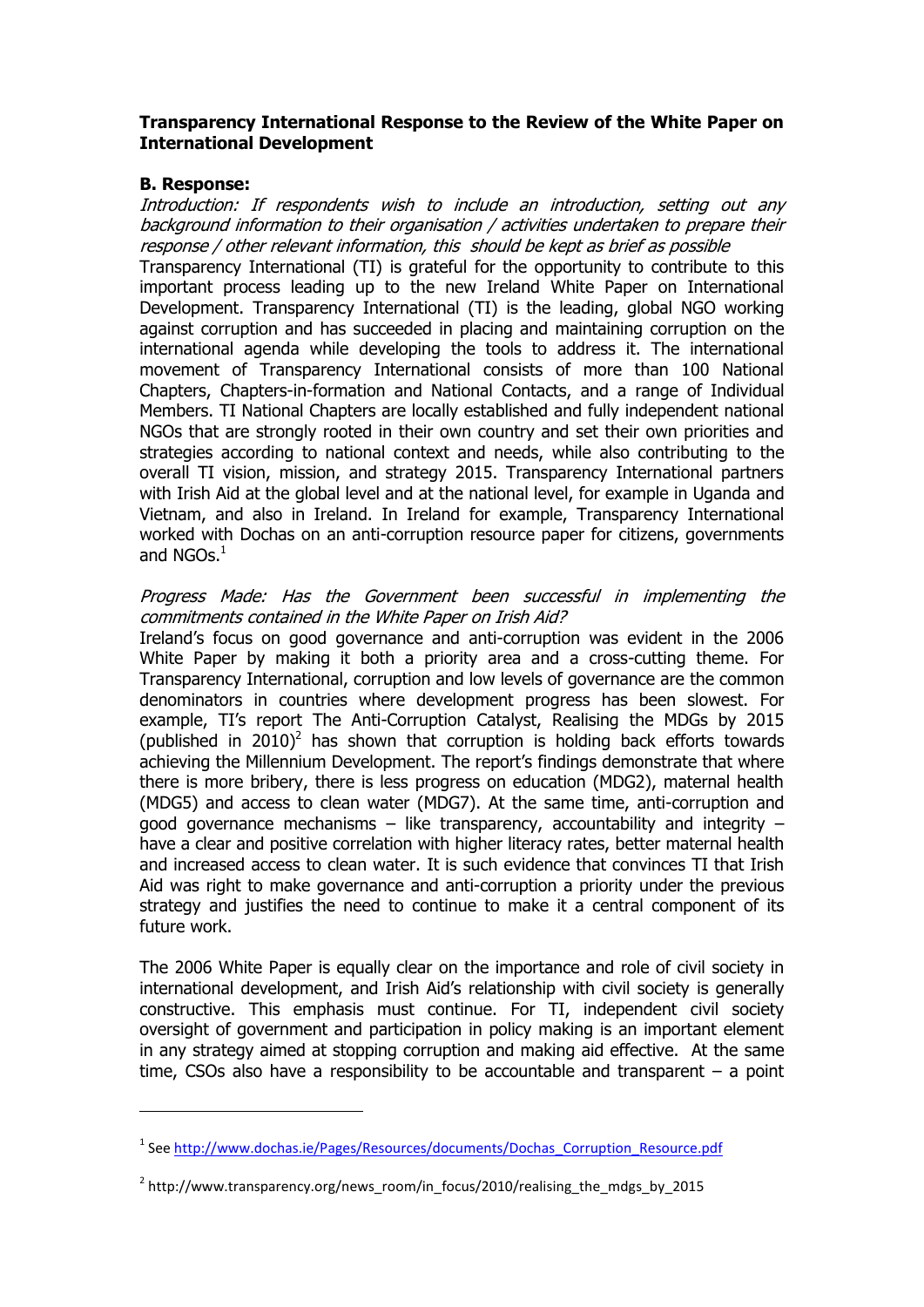that is comprehensively addressed in the Istanbul Principles that CSOs, donors and other development actors have adopted.

Ireland has shown a strong commitment to aid effectiveness in the follow-up to the Paris Declaration and as part of its successor agreement, the Busan Global Partnership for Effective Development Cooperation. Irish Aid has taken a clear approach and adopted a sound policy framework to promote ownership, accountability, harmonisation and the untying of aid. For different reasons, however, some of these commitments have not been realised as originally hoped. Regretfully, Ireland has not yet implemented the International Aid Transparency Initiative (of which it is a signatory). Meanwhile, the reduction in ODA has led to less predictability of aid funding (while it has to be acknowledged that Irish Aid is quick in informing its partners on changes in aid levels). These factors have had a direct impact on the implementation of the White Paper. The overall fall in ODA also included cuts to Irish Aid's governance budget, which is to be regretted considering the priority lent to governance in the 2006 White Paper

## Changing context: What are the implications of the changes in the global and domestic context for the Government's aid programme in the future and how will these affect current priorities?

At the global level, emerging economies are assuming an increasingly important role in the world economy, and as providers of development assistance (such as through South-South cooperation). For example, China, Brazil and India have joined the Global Partnership agreed to in Busan as providers of development cooperation and not solely as recipients. Moreover, the decision by Russia to join the OECD antibribery convention and the move by China to bring its domestic legislation to meet these same standards are important steps forward.

However, companies from emerging, as well as many developed economies, often resort to corruption when engaging with public officials and business partners in the developing world. Our research also shows that too little is being done by governments to both prevent corruption and enforce the law where it is detected. In addition, the rapid expansion of the global financial system and the deepening of financial inter-linkages across regions and countries means that the world economy has reached a scale, pace and complexity of great political significance. As a consequence, there is an increased risk of corruption, arising from insider trading and price manipulation to facilitating money laundering and tax evasion. In turn, the failure to address these risks presents greater opportunities for corruption in politics and state capture by criminal networks, therefore posing a threat to democracy, human rights and the stability of elected governments across the developing world.

The reduction of trade barriers and the related free flow of goods, people, and money have also created new incentives and means for worldwide corruption, with a devastating impact on emerging and developing economies. For example, corrupt leaders can use the international financial system to divert national wealth for their own benefit and hide the proceeds of corruption in financial centres around the world, as illustrated by the alleged stealing of tens of billions of US dollars worth of state funds by the ex-leaders of Egypt, Tunisia and Libya.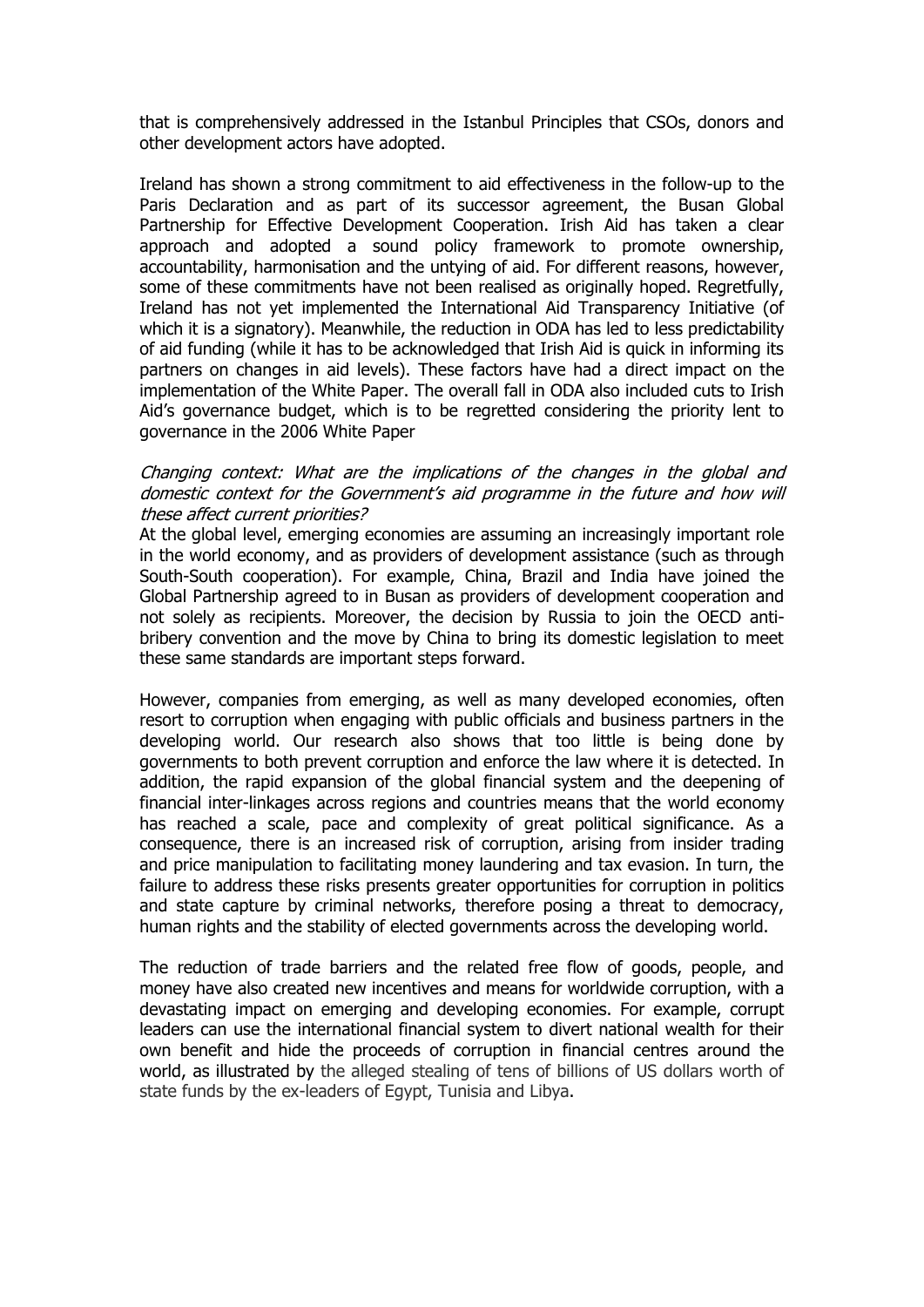In TI's 2011 Corruption Perception Index,<sup>3</sup> two third of the 178 countries in the index score below five, on a scale from 0 (perceived to be highly corrupt) to 10 (perceived to have low levels of corruption), indicating a serious corruption problem. Findings from TI's 2010 Global Corruption Barometer also found that six out of 10 people around the world say corruption has increased over the last three years, and that one in four people report have been paying bribes in the preceding year. Poorer people are twice as likely to pay bribes for basic services, such as utilities, medical services and education, than wealthier people. This has a clear impact on Ireland's aid programme priorities, as it becomes more difficult to deliver positive outcomes where resources are diverted.<sup>4</sup>

In the meantime, the work of anti-corruption activists and investigative journalists is getting more difficult. Challenging powerful interests has become more dangerous, with a growing number of TI national chapter staff receiving direct threats to their physical security in recent years. TI has serious concerns about the shrinking space for civil society in general to realise its productive role in the development process. Nearly 90 countries have adopted restrictions in 2009 and 2010 that limit civil society activity.

On the positive side, progress has been made in a range of areas. 2011 has shown for example that citizens no longer accept corruption and a lack of accountability, transparency and integrity. From the Arab Spring, European protesters hit by debt crisis, to Ana Hazare and his followers in India, citizens all over the world have demanded better governance from their leaders and the private sector. Regulatory enforcement of anti-corruption measures is increasing, as seen for example in the UK Bribery Act, passed in 2010, which is regarded as the strictest legislation in the world to date. This ground-breaking legislation contains provisions that impose stringent anti-corruption requirements on any companies doing business in the UK, regardless of where the company is based. At the international level there are encouraging trends with regard to how signatory countries are enforcing anti-corruption instruments such as the OECD convention<sup>5</sup>. Informed by a range of recommendations by TI, the G20 has committed to supporting a common approach to an effective global anti-corruption regime through the adoption of its anticorruption action plan in November 2010, which subscribes to the principles enshrined in the provisions of the UN Convention against Corruption (UNCAC). The cross-debarment agreement signed by the world's top multilateral banks is another milestone for the anticorruption agenda. Finally, the strong commitments set out by countries in the North and South to make government more open signals a sea change in how citizens and leaders interact. As part of the Open Government Partnership, 50 countries have set out their pledges to fight corruption, bring citizens voices into government and make the public and private sectors more transparent and accountable.

It is against this background of an increasingly globalised world, with good governance becoming even more central and crucial, that Ireland should target its interventions. For Ireland to remain relevant and a key contributor to good governance, it needs to engage at an international level, while continuing to work

1

<sup>3</sup> <http://cpi.transparency.org/cpi2011/>

<sup>&</sup>lt;sup>4</sup> [http://www.transparency.org/policy\\_research/surveys\\_indices/gcb/2010](http://www.transparency.org/policy_research/surveys_indices/gcb/2010)

<sup>&</sup>lt;sup>5</sup> [http://www.transparency.org/global\\_priorities/international\\_conventions/projects\\_conventions/oecd\\_convention](http://www.transparency.org/global_priorities/international_conventions/projects_conventions/oecd_convention)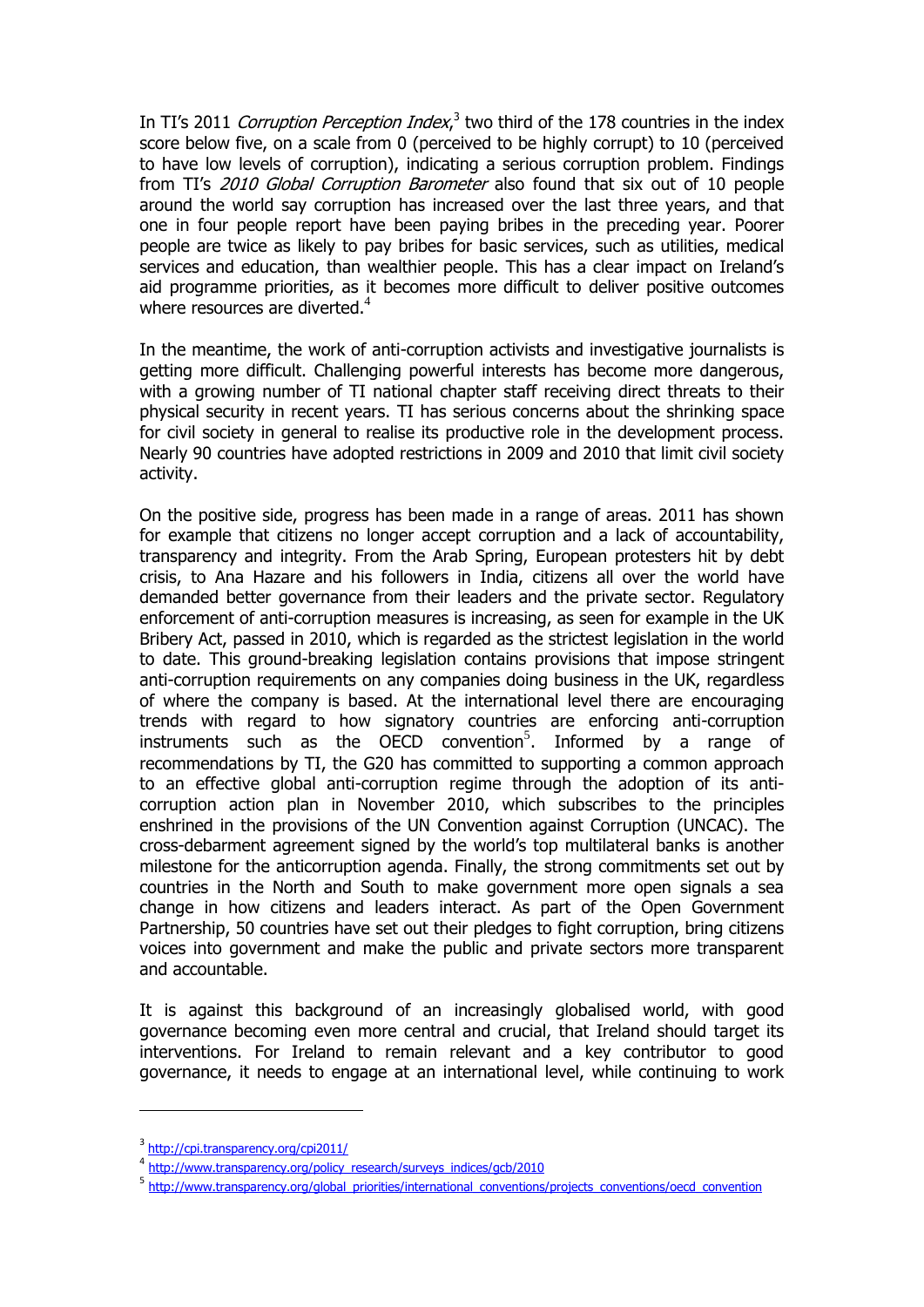with partners at the national level (governments, civil society, and media) in its partner countries.

Key Issues: How should the Government respond to the key issues of hunger, fragility, climate change, basic needs, governance & human rights, and gender equality? Are there other issues?

The 2006 White Paper recognises that weak governance and corruption greatly curtail the effectiveness, impact and sustainability of development assistance. This observation is still valid today and it is therefore imperative that the mission to stop corruption and promote good governance remains central to Ireland's future development cooperation programme.

Investing in good governance not only supports building of accountable institutions, but it will in turn contribute to achieving progress in other priority areas, such as hunger, poverty and more broadly on the other MDGs. Results from the TI Global Corruption Barometer for example show that poor respondents consistently pay more bribes than other income groups to receive medical services, attend schools or seek police assistance.<sup>6</sup> The right to a fair trial is also denied where the courts system is corrupted and judges take bribes. Corruption undermines democracy and the rule of law by compounding political exclusion: if votes can be bought, there is little incentive to change the system that sustains poverty. In short, corruption denies citizens their rights, contributes to poverty and blocks a country's path to development.

In line with approaches by other donors and as agreed to in Busan (2011), Ireland should work on anti-corruption and the wider governance approach in a three pronged way, namely

- 1. Contributing to anti-corruption efforts in partner countries to improve their development capacities (i.e. anti-corruption programming)
- 2. Ensuring the appropriate use of resources and funds managed and allocated by Ireland development programme
- 3. Addressing the supply side of corruption at domestic and international levels.

On point 2, TI has written guidance for donors (through the U4) on how to go about this, [which can be downloaded here.](http://www.u4.no/publications/mainstreaming-anti-corruption-within-donor-agencies/) In summary, sound anti-corruption processes and procedures by donors build on three main pillars: prevention, detection, and sanctions. As part of prevention and detection, opening up donor's aid budgets to public review is an important part of the process. This is one the reasons why TI has worked with other actors to develop a common reporting standard for them (and other development actors) to disclose timely, comprehensive, comparable and accessible aid information (i.e. the International Aid Transparency Initiative).

On the third point, it is important to recognise that while donors play a key role in promoting good governance in developing countries, developed countries, including Ireland, must address the supply side of corruption as well as this is integral to fighting corruption at all levels. This involves combating bribery and corruption in the private sector as well as understanding how international trade, taxation, credit regimes and aid facilitate corruption. It also requires that domestic institutions meet international standards to effectively prevent corruption and enforce regulations at home. Given this imperative, a number of international instruments – both legally

1

<sup>&</sup>lt;sup>6</sup> [http://www.transparency.org/policy\\_research/surveys\\_indices/gcb](http://www.transparency.org/policy_research/surveys_indices/gcb)